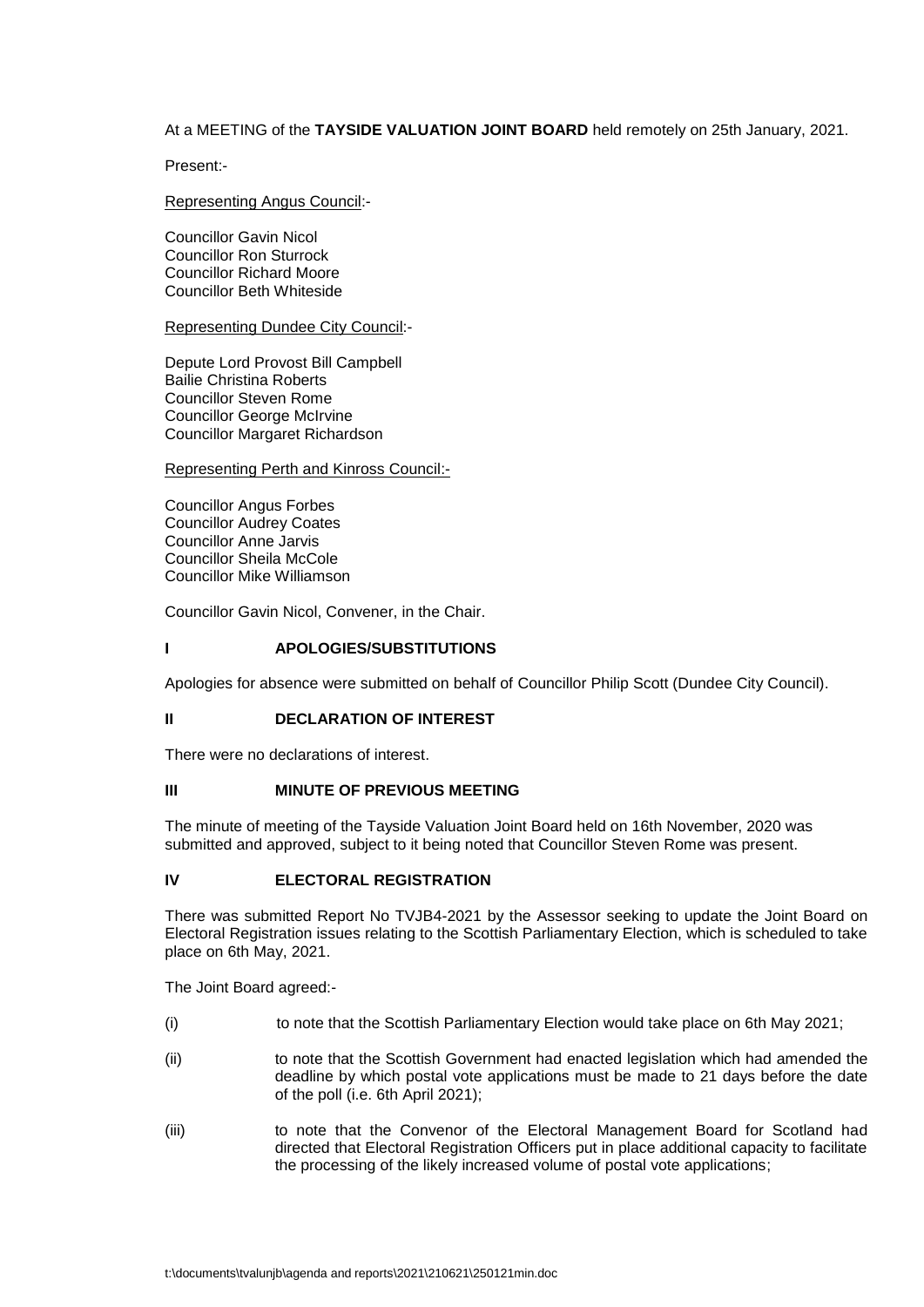- (iv) to note that in order to provide such increased capacity the Electoral Registration Officer had initiated a recruitment process which would seek to recruit 10 additional temporary members of staff for the period from 1st February 2021 until 6th May 2021; and
- (v) to note that the Electoral Registration Officer would continue to engage with both the Scottish Government and colleague Electoral Registration Officers in order to facilitate the uptake of postal voting at an early date and to avoid a last minute surge in applications that may stretch beyond the available capacity.

## **V REVENUE MONITORING FOR 6 MONTHS TO 30TH NOVEMBER, 2020**

There was submitted Report No TVJB1-2021 by the Treasurer advising of the latest monitoring position on the Joint Board's 2020/2021 Revenue Budget, based on the actual spend to 30th November, 2020.

The Joint Board agreed:-

- (i) to note the Revenue Monitoring position as at 30th November, 2020; and
- (ii) to note that the Treasurer and the Assessor would continue to monitor the Joint Board's projected outturn for 2020/2021 and endeavour to ensure that the final outturn was within the approved Revenue Budget.

## **VI PROVISIONAL REVENUE BUDGET 2021/2022 TO 2025/2026**

There was submitted Report No TVJB2-2021 jointly by the Assessor and Treasurer submitting the Joint Board's 2021/2022 to 2025/2026 Provisional Revenue Budget for approval.

The Joint Board agreed:-

- (i) to approve the 2021/2022 Provisional Revenue Budget for the Tayside Valuation Joint Board as detailed in Appendix A of the report;
- (ii) to note that, in order to maintain the overall requisition amount at current levels, the sum of £26,000 would be taken from the General Reserve and used in setting the 2021/2022 Revenue Budget;
- (iii) to approve the apportionment of the 2021/2022 Revenue Budget be based on the proportion of each Council's relevant 2020/2021 Grant Aided Expenditure figures as detailed in Appendix B of the report; and
- (iv) to approve the 2021/2022 requisitions for the three constituent Councils be as detailed in Appendix B of the report; and
- (v) to note the indicative Revenue Budgets for 2022/2023 to 2025/2026, as detailed in Appendix C of the report.

## **VII CAPITAL EXPENDITURE 2021/2022 TO 2023/2024**

There was submitted Report No TVJB3-2021 by the Treasurer submitting the Joint Board's capital expenditure programme for the three year period 2021/2022 to 2023/2024 for approval.

The Joint Board agreed:-

- (i) to approve the Joint Board's updated capital expenditure programme for the three financial years 2021/2022 to 2023/2024 as detailed in Appendix A of the report; and
- (ii) to approve the capital contributions totalling £23,000 per annum (£7,667 per Constituent Council) which would be required in 2021/2022, 2022/2023 and